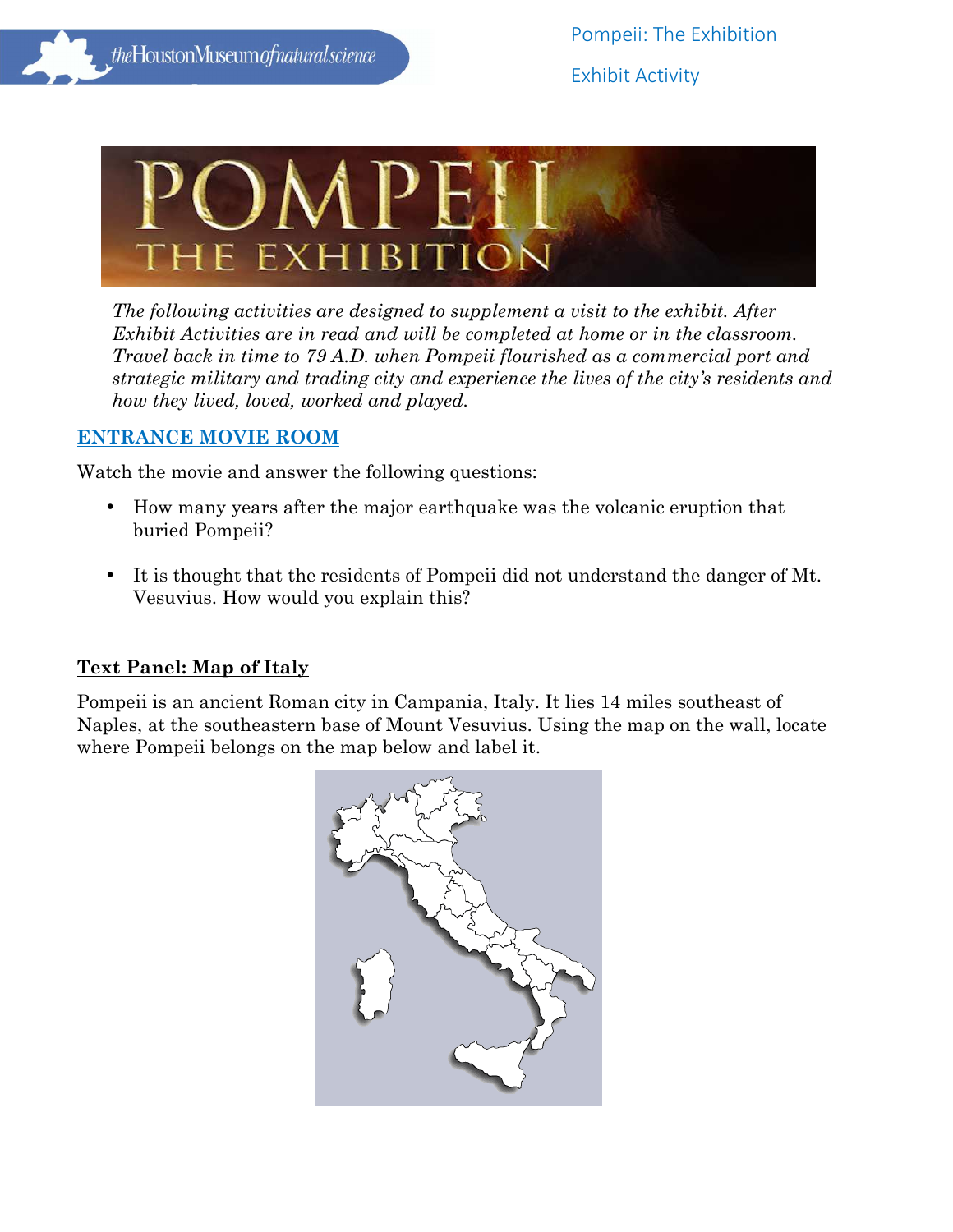# **Text Panel: Map of the City**

Locate the following structures/areas on the map below and mark them as follows:

- Place an X on the temples
- Circle the baths
- Draw a box around the public entertainment area
- Draw a triangle around the general locations of the major houses



After the Exhibit Activity: Ancient Roman cities were almost never zoned or planned for specific activities. Study the layout of Pompeii on the above map and then briefly describe what you might change to make life in Pompeii more comfortable if you were able to plan the city from scratch. Draw the layout of your city below.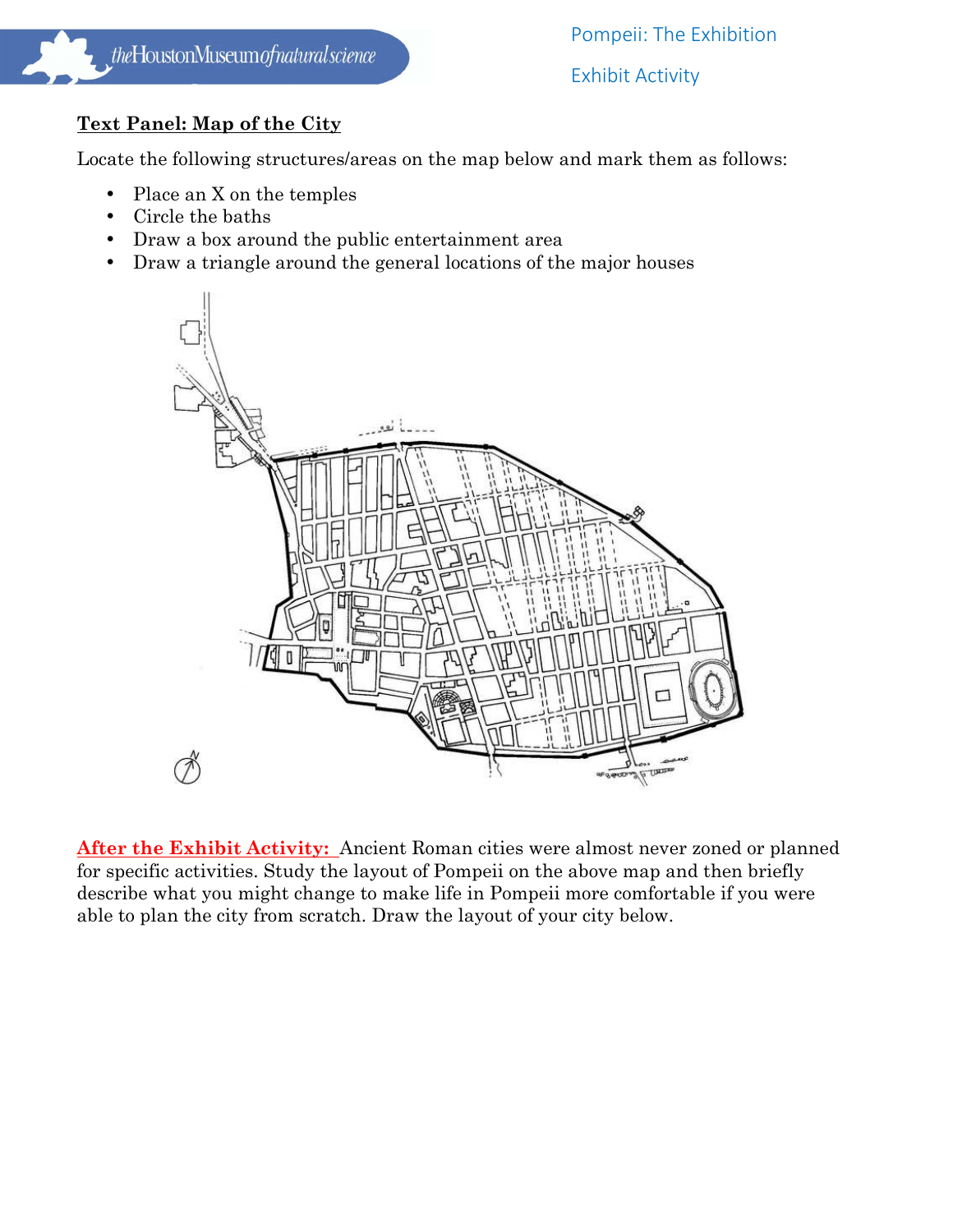#### **Roman Frescos and Mosaics: Located throughout the exhibit**

Roman frescos and mosaics were common features in private homes and public buildings. These works of art are not only beautiful to see, but they also provide an important record of everyday life and Roman values. Looking at the works of art throughout the exhibit, list the names of at least five pieces and write a brief statement reflecting what you discovered about Roman culture/values by observing each one.

| Name of piece | What you learned about Roman culture<br>or values |
|---------------|---------------------------------------------------|
|               |                                                   |
|               |                                                   |
|               |                                                   |
|               |                                                   |
|               |                                                   |
|               |                                                   |
|               |                                                   |
|               |                                                   |
|               |                                                   |
|               |                                                   |
|               |                                                   |
|               |                                                   |
|               |                                                   |
|               |                                                   |

## **ATRIUM GALLERY**

An Italian atrium was a large, open living space in a home. In this gallery, you will find a fascinating collection of frescoes and statues, some with religious connections.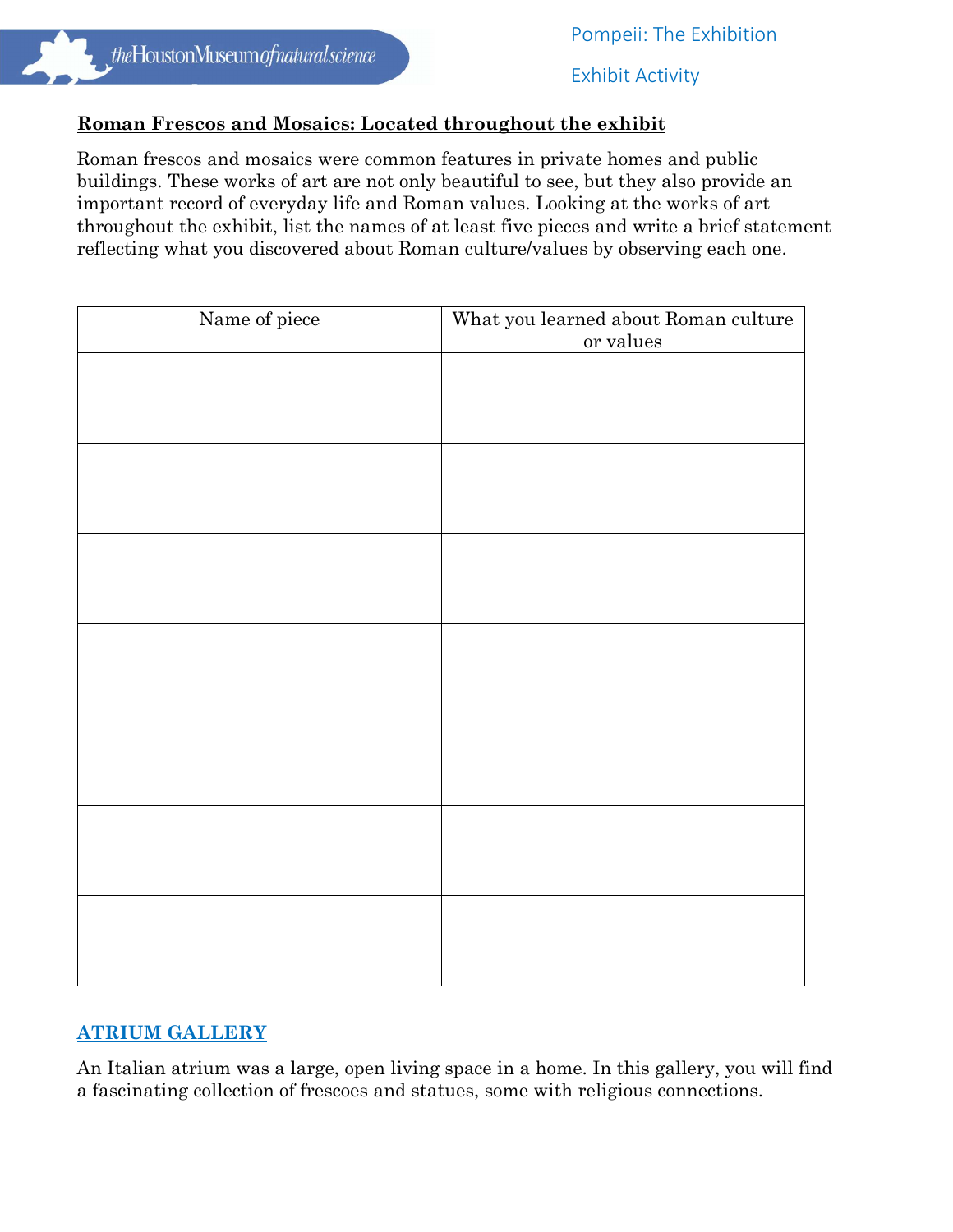## **Text Panel: Fine Living**

Below is a typical floor plan of a Roman villa. Using the information from this text panel, begin to label the different areas of the home. You will identify and label additional rooms and features as you encounter information throughout the exhibit. At times you will have to make your best guess.



**After the Exhibit Activity:** Research the layout of a Roman villa. Make corrections to the diagram above as needed. Then, compare and contrast the layout of a Roman villa with the layout of your own home.

| Rooms/Areas of a Roman Villa | Rooms/Areas of My Home |
|------------------------------|------------------------|
|                              |                        |
|                              |                        |
|                              |                        |
|                              |                        |
|                              |                        |

## **Artifact: Roman Keys**

Find the Roman keys and read the text panel. Write a short description of the key and make a simple sketch.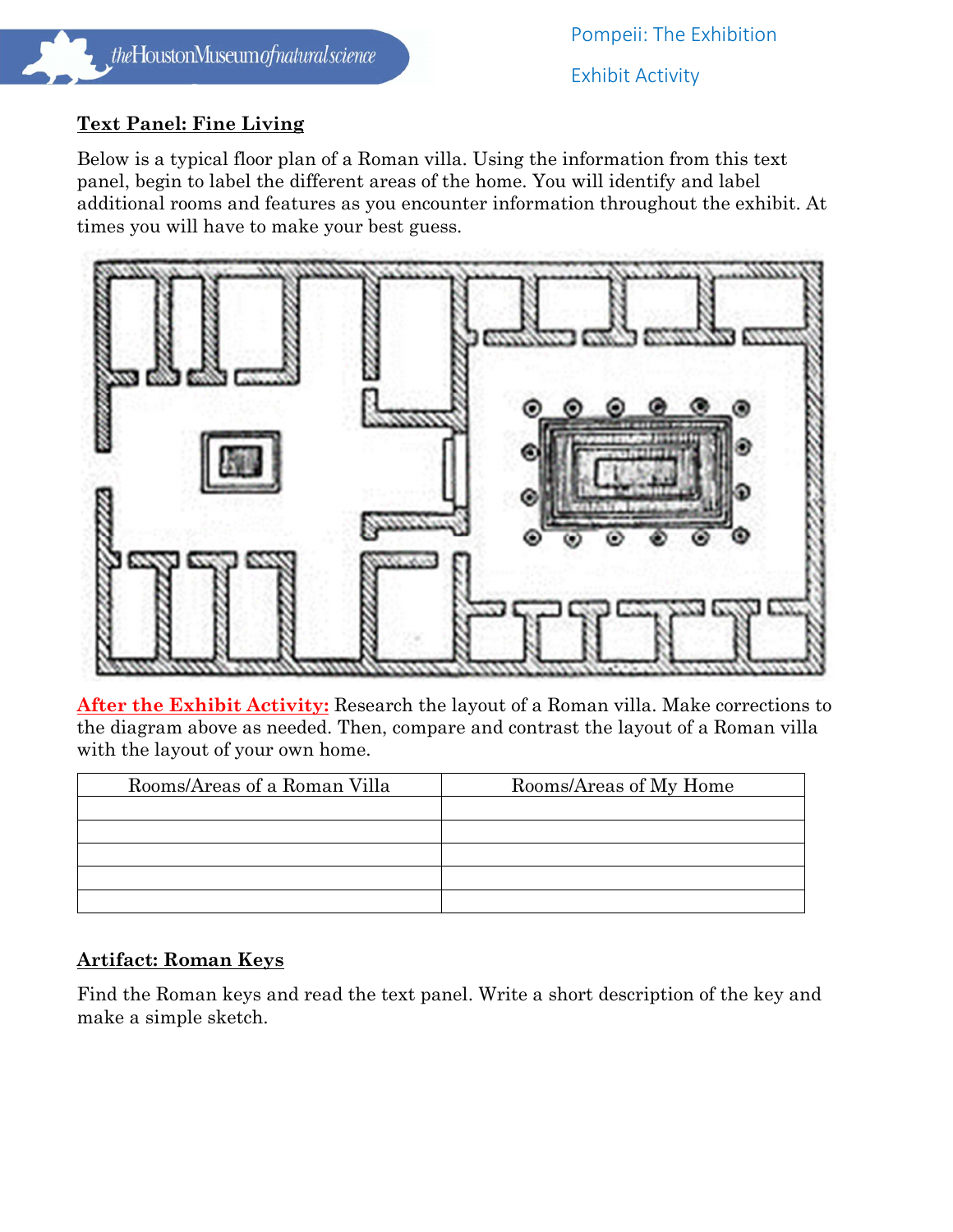**After the Exhibit Activity:** Using this diagram of a modern lock/key and the sketch you made of the Roman key, explain how you think the Roman key and lock system worked.



## **PERISTYLE AND GARDEN GALLERY**

An Italian peristyle is an outdoor living space in a private home, similar to a porch or patio. In this gallery, an assortment of statuary and outdoor decorations enhance the environment. The gardens of Pompeii were the focal point of the household. Explore the artifacts in this area. Compare and contrast the outdoor living space at your home with that of an ancient Roman.

| <b>Roman Peristyle/Garden</b> | My Patio/Yard        |
|-------------------------------|----------------------|
| Example: Peleta               | Example: Wind chimes |
|                               |                      |
|                               |                      |
|                               |                      |
|                               |                      |

# **Text Panel: An Oasis from Public Life**

On pleasant evenings families would dine outside. What is the name of the location where these dinners would take place? Briefly describe the last outdoor event you attended where food was served?

# **Text Panel: A Healthy Diet**

List the various kinds of foods that the Romans ate in the chart below. Place an x by the foods that are also a part of your diet. Find additional examples of food items throughout the exhibit to fill in the remaining spaces.

| Roman Food | Foods I Eat |
|------------|-------------|
|            |             |
|            |             |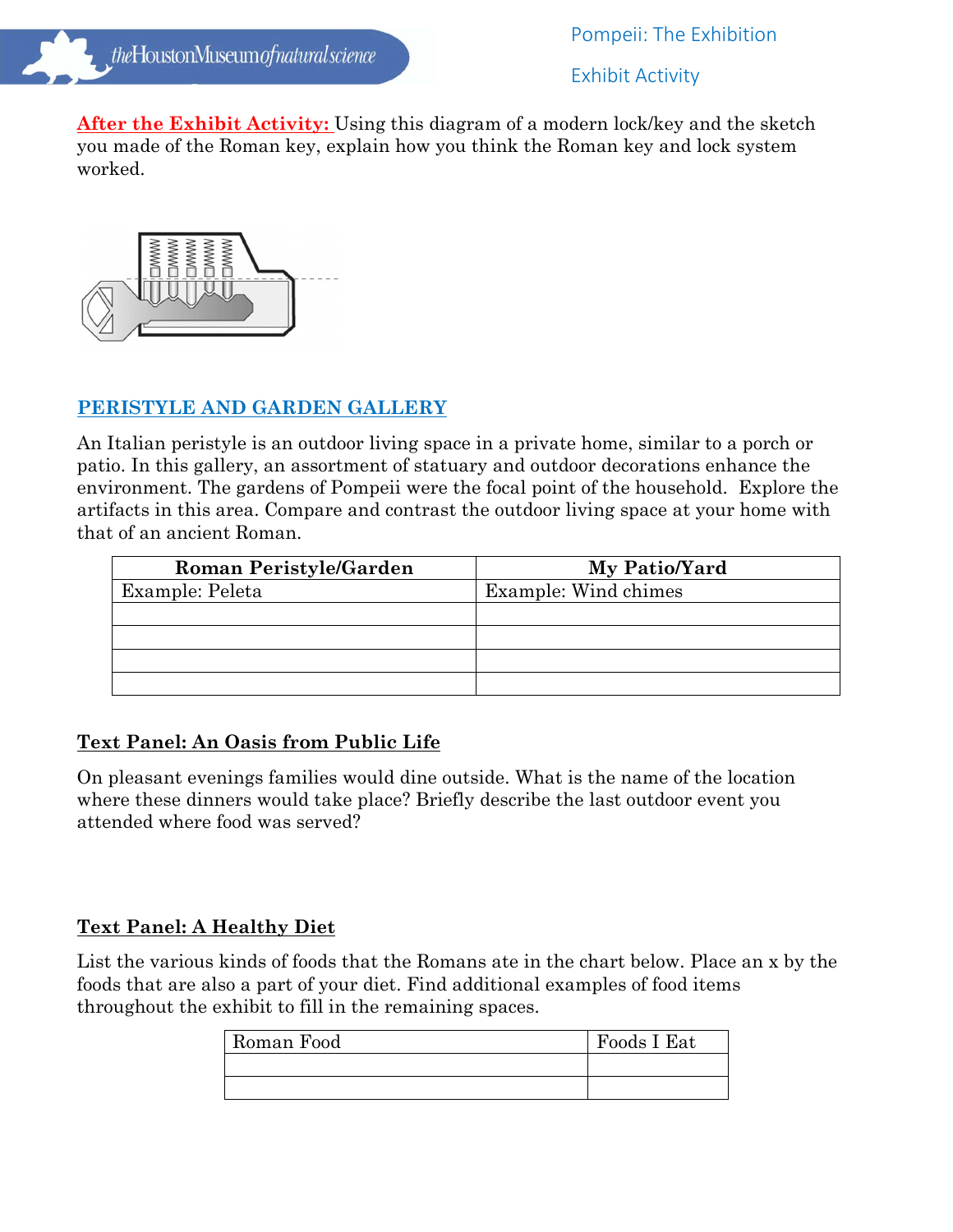## Pompeii: The Exhibition

Exhibit Activity

**After the Exhibit Activity:** Create a Venn diagram that illustrates foods that Romans ate compared to the foods that you eat. The foods you have in common should be listed where the circles overlap.

![](_page_5_Figure_5.jpeg)

## **STREETS OF POMPEII AND MARKETPLACE GALLERY**

This gallery presents the vibrant trade industry in Pompeii. Weights and coins enabled the exchange of goods and services including jewelry, medical instruments, and body armor. Women of Pompeii took great care in personal cleansing using perfumes, creams, powders, and other cosmetics. They styled their hair and used jewelry as the final touch on their appearances. A popular form of entertainment at this time was the gladiator games. Gladiators in Roman society were revered in a similar way as today's elite athletes.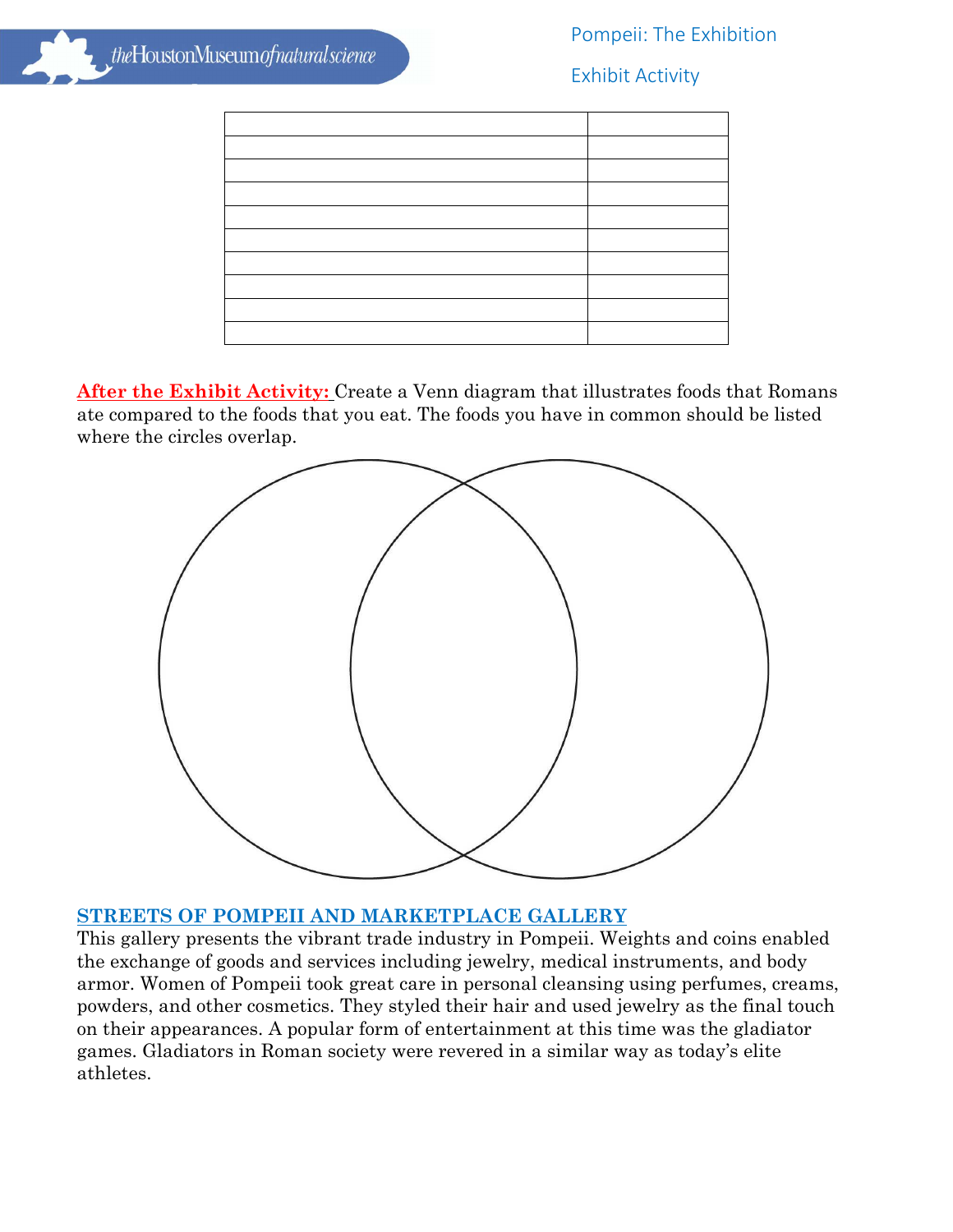![](_page_6_Picture_0.jpeg)

Pompeii: The Exhibition

Exhibit Activity

## **Text Panel: The Heart of the City**

What was the commercial and social center of a Roman city called?

What types of businesses and activities were conducted in this area? What kinds of buildings were located there?

#### **Text Panel: Natural Bounty**

How did Mt. Vesuvius contribute to food production in and around Pompeii?

Locate four artifacts in this gallery that are related to food or food production. List each item in the chart below along with a brief description of how each was used.

| Name of Artifact | How was this item used? |
|------------------|-------------------------|
|                  |                         |
|                  |                         |
|                  |                         |
|                  |                         |

## **Text Panel: A Bustling Metropolis**

List four of the exports that were produced in Pompeii and shipped to all corners of the Roman Empire. Can you locate any artifacts associated with these exports? If so, list them in the correct space.

| <b>Export from Pompeii</b> | Associated Artifact/s |
|----------------------------|-----------------------|
|                            |                       |
|                            |                       |
|                            |                       |
|                            |                       |

## **Text Panel: Spreading the Word**

Compare and contrast the ideas spread through ancient graffiti with how similar ideas are communicated using social media platforms. Provide specific examples.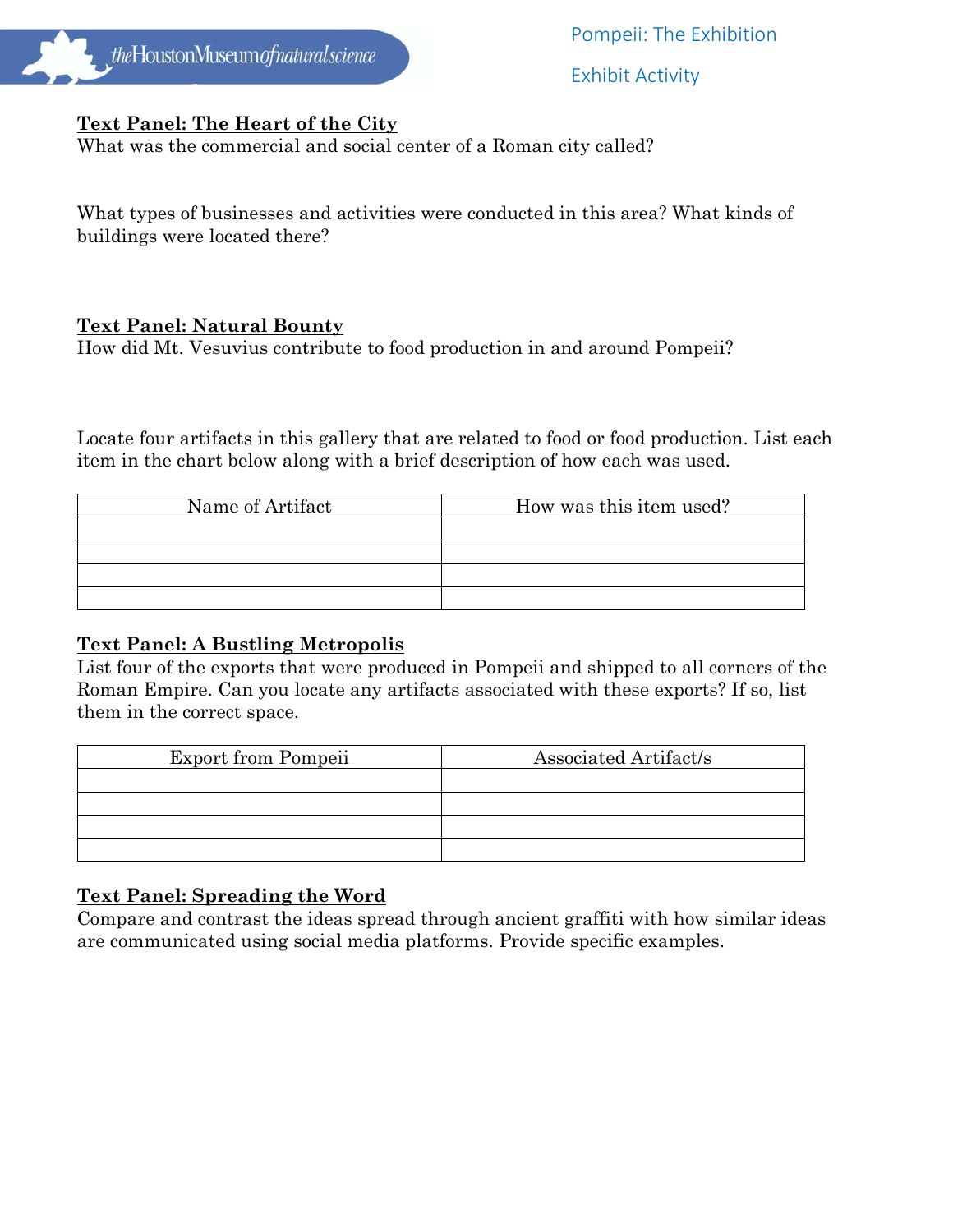#### **ERUPTION THEATER**

Having seen how people lived in Pompeii, you will now see how their lives ended. The simulated volcanic eruption leaves an indelible memory and reminds us that this distant historical disaster was a real event involving real people. Using the times in the chart, record your impressions of changes that happened over time during the eruption.

| Time      | Description of eruption |
|-----------|-------------------------|
| 8:00 AM   |                         |
| 1:00 PM   |                         |
| 3:00 PM   |                         |
| 5:00 PM   |                         |
| 8:00 PM   |                         |
| $1:00$ AM |                         |
| 6:00 AM   |                         |

#### **BURRIED IN ASH**

These human body casts show those who did not flee during the first phase of eruption, when dry ash and lapilli rained down upon the city. These individuals were overwhelmed by the pyroclastic surges of scalding, moist ash that swept the area during the night and early morning. The wet material encased their bodies where they fell and preserved facial features, grim expressions, and even the folds of their clothing. Eventually the bodies decomposed leaving an empty cavity, sometimes containing bones, in the now-hardened ash. Spend some time looking at the various casts of the individuals who lost their lives in Pompeii. Describe what stands out to you as you look at the casts:

Before the discovery of Pompeii, historians disagreed on whether ancient Roman men wore pants and if they did, when wearing pants became fashionable. Using the casts as your evidence, help settle this argument by writing a short paragraph below: